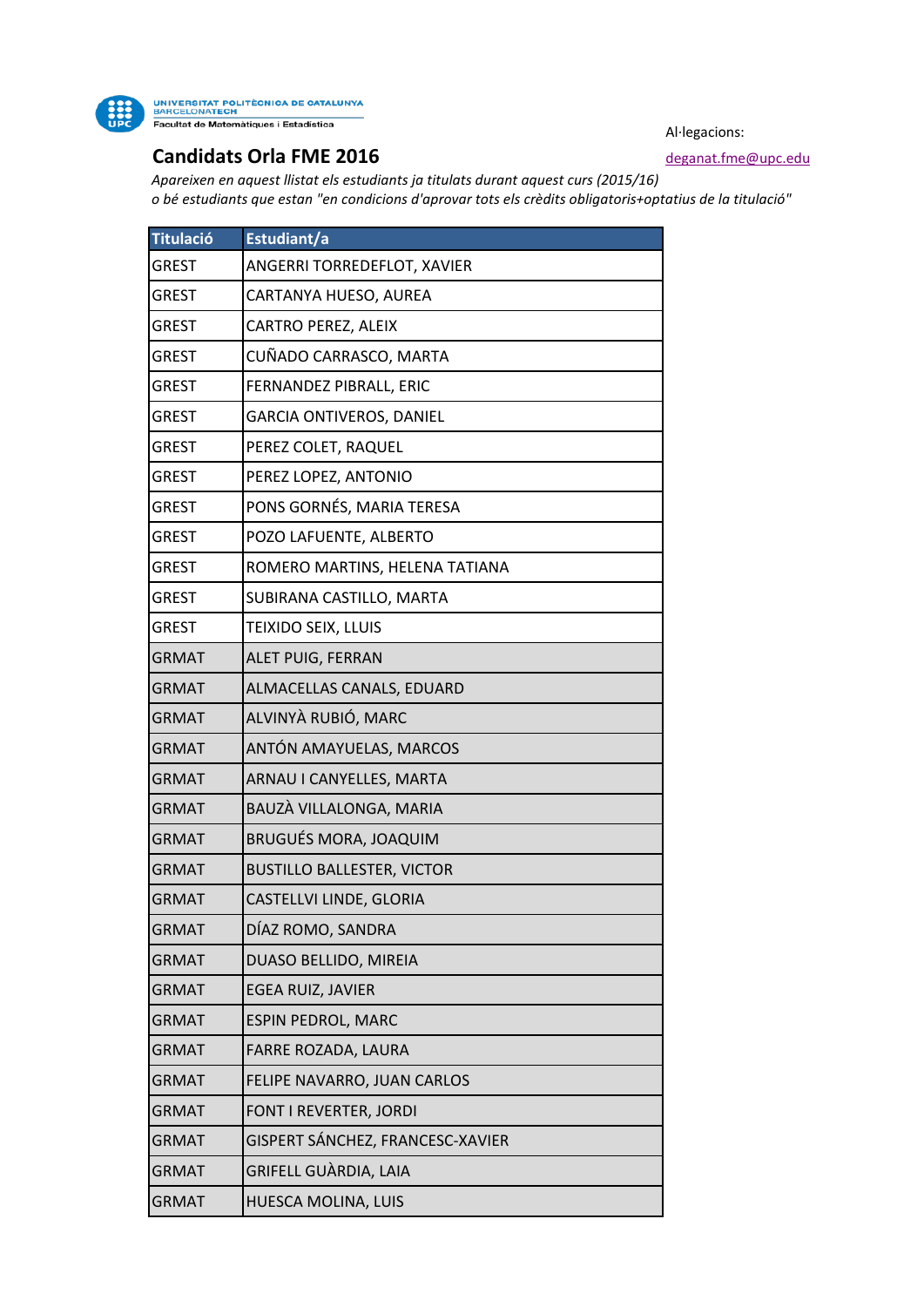| <b>GRMAT</b> | JORBA CAMPO, ROSER             |
|--------------|--------------------------------|
| <b>GRMAT</b> | JUANPERE GONZÁLEZ, ÀNGEL       |
| <b>GRMAT</b> | LÓPEZ MARTÍNEZ, RAFAEL EUSEBIO |
| <b>GRMAT</b> | LUAN, JIE                      |
| <b>GRMAT</b> | MARSANS ORRIOLS, EMMA          |
| <b>GRMAT</b> | MARTINELL CHICANO, BRU         |
| <b>GRMAT</b> | MARTÍNEZ PINILLA, RAMIRO       |
| <b>GRMAT</b> | MARTINEZ PORTILLO, JOAN        |
| <b>GRMAT</b> | MILESI VIDAL, ERIC             |
| <b>GRMAT</b> | MORALES MUÑOZ, Mª DE ARACELI   |
| <b>GRMAT</b> | PASCUAL MIRANDA, NURIA         |
| <b>GRMAT</b> | PEÑA QUERALTA, JORGE           |
| <b>GRMAT</b> | PÉREZ LARRAÑAGA, MARTA         |
| <b>GRMAT</b> | PLA FERNANDEZ, FERRAN          |
| <b>GRMAT</b> | PORTA REGUÉ, ORIOL             |
| <b>GRMAT</b> | PUIG LESCURE, JULIA ONA        |
| <b>GRMAT</b> | PUJANTELL TRASERRA, JAUME      |
| <b>GRMAT</b> | RENEDO MIRAMBELL, MARTI        |
| <b>GRMAT</b> | REYES RODRIGUEZ, CRISTIAN      |
| <b>GRMAT</b> | RIVERO SALGADO, ÓSCAR          |
| <b>GRMAT</b> | RODAN LEGRAIN, DANIEL          |
| <b>GRMAT</b> | SEBASTIÁN OCHOTORENA, JOSÉ     |
| <b>GRMAT</b> | SEGURA RODRIGUEZ, JOSEP ORIOL  |
| <b>GRMAT</b> | SHOSHEVA, ILKA SPASOVA         |
| <b>GRMAT</b> | SOLÀ I MARTINELL, SALVI        |
| <b>GRMAT</b> | SPAGNOLO ARRIZABALAGA, ENRIQUE |
| <b>GRMAT</b> | URTIAGA ERNETA, IÑIGO          |
| <b>GRMAT</b> | VAZQUEZ ESPIN, EDUARD          |
| <b>GRMAT</b> | VENTURA RIPOLL, ORIOL          |
| <b>GRMAT</b> | VILA PEREZ, JORDI              |
| <b>GRMAT</b> | YE ZHANG, SHI                  |
| MAEM10       | <b>AGUILAR GARCIA, MARCEL</b>  |
| MAEM10       | <b>ALEMANY FLOS, JOAN</b>      |
| MAEM10       | <b>ALSINA ORIOL, GUILLEM</b>   |
| MAEM10       | <b>CASALS GUTIERREZ, ROGER</b> |
| MAEM10       | CIDONCHA MARKIEGUI, AINIZE     |
| MAEM10       | ESPUNY DÍAZ, ALBERTO           |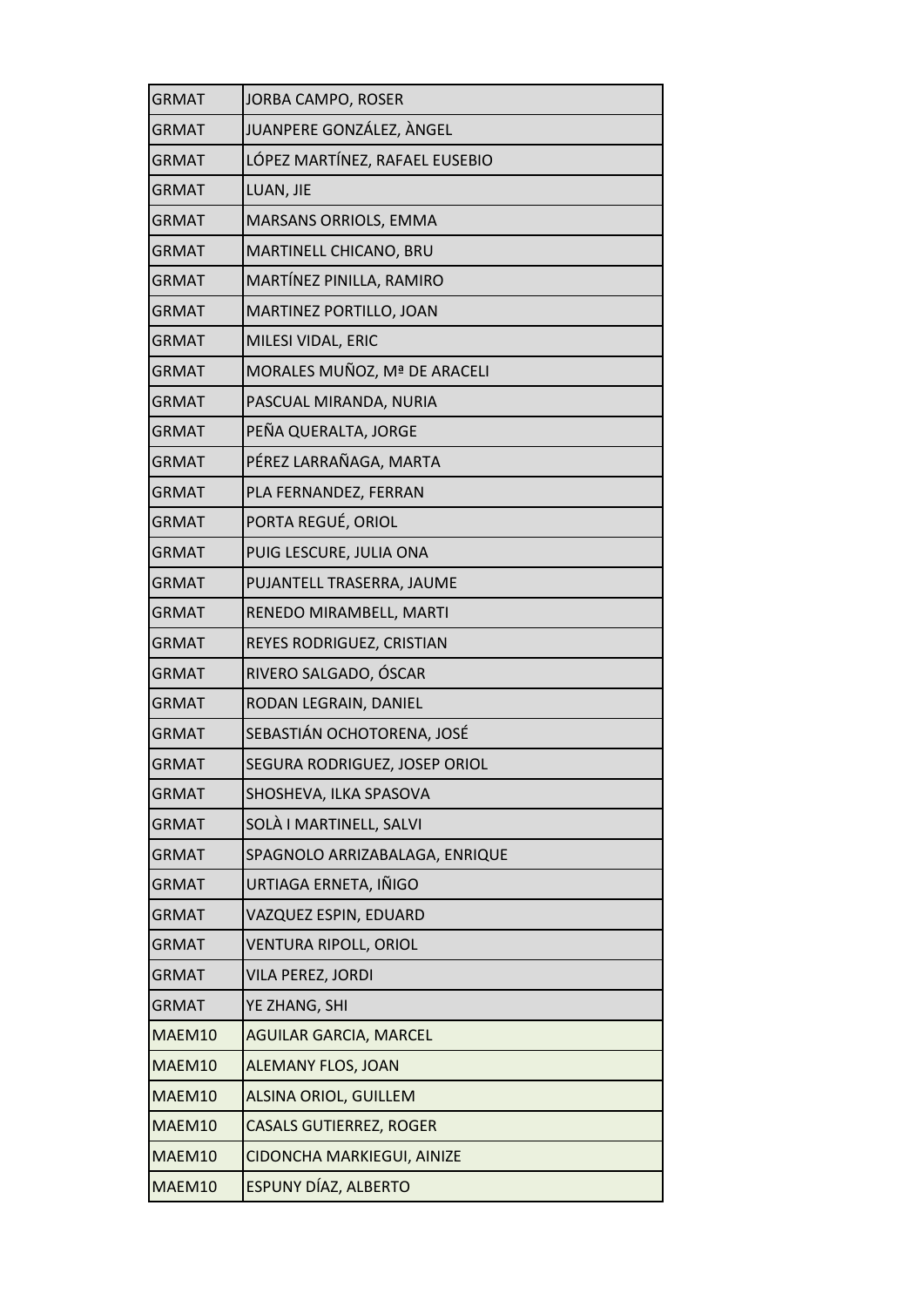| MAEM10  | FERRER FERNANDEZ, SERGI            |
|---------|------------------------------------|
| MAEM10  | GARCÍA LARROSA, BERNARDO           |
| MAEM10  | <b>GRUVER, YEVGENIY</b>            |
| MAEM10  | HIDALGO VAZQUEZ, SANDRA            |
| MAEM10  | IRASTORZA UGALDE, BEÑAT            |
| MAEM10  | LEUNG, WAI WING                    |
| MAEM10  | LIN, ENLE                          |
| MAEM10  | LO BUGLIO, DARIO                   |
| MAEM10  | LÓPEZ GODÍNEZ, CRISTINA            |
| MAEM10  | MARTÍNEZ CORONADO, TOMÁS           |
| MAEM10  | MATEO CAMPO, CLARA                 |
| MAEM10  | MÍNGUEZ LÁZARO, BEATRIZ            |
| MAEM10  | MONSERRAT COMPANYS, JOAQUIM        |
| MAEM10  | MUIXÍ BALLONGA, ALBA               |
| MAEM10  | NERAS LOZANO, GERARD               |
| MAEM10  | RAÏCH REGUÉ, MIQUEL                |
| MAEM10  | ROCA LACOSTENA, JORDI              |
| MAEM10  | RODRÍGUEZ DEL RÍO, ÓSCAR           |
| MAEM10  | SANTIAGO BOÍL, ALBERT              |
| MAEM10  | SANZ PERELA, TOMÁS                 |
| MAEM10  | SIERRA BALLARIN, ALEXANDRE         |
| MAEM10  | TAPIA GONZALEZ, XAVIER             |
| MESIO13 | BAYANCELA ESPINEL, ANDREA STEFANIE |
| MESIO13 | BERTRAN MELINES, ALEXANDRA         |
| MESIO13 | FIGUERA VINUE, PAU                 |
| MESIO13 | LOURO ALDAMIZ-ECHEVARRÍA, JAVIER   |
| MESIO13 | MARI AYALA, MARTA                  |
| MESIO13 | MIRAS RIGOL, FRANCESC              |
| MESIO13 | NAVAS PALENCIA, GUILLERMO          |
| MESIO13 | PERIS SERRANO, ORIOL               |
| MESIO13 | PUIG DE DOU, IGNACIO               |
| MESIO13 | SERRANO BAS, JESÚS                 |
| MESIO13 | TUBAU ROSELLÓ, FRANCESC XAVIER     |
| MESIO13 | XAMPENY SOLANÍ, RAFAEL             |
| MIEIO09 | DIAZ RODRIGUEZ, GENNY PAOLA        |
| MIEIO09 | MACIAS PIGUAVE, AMANDA             |
| MIEIO09 | MONFIL HERRERA, LAURA              |